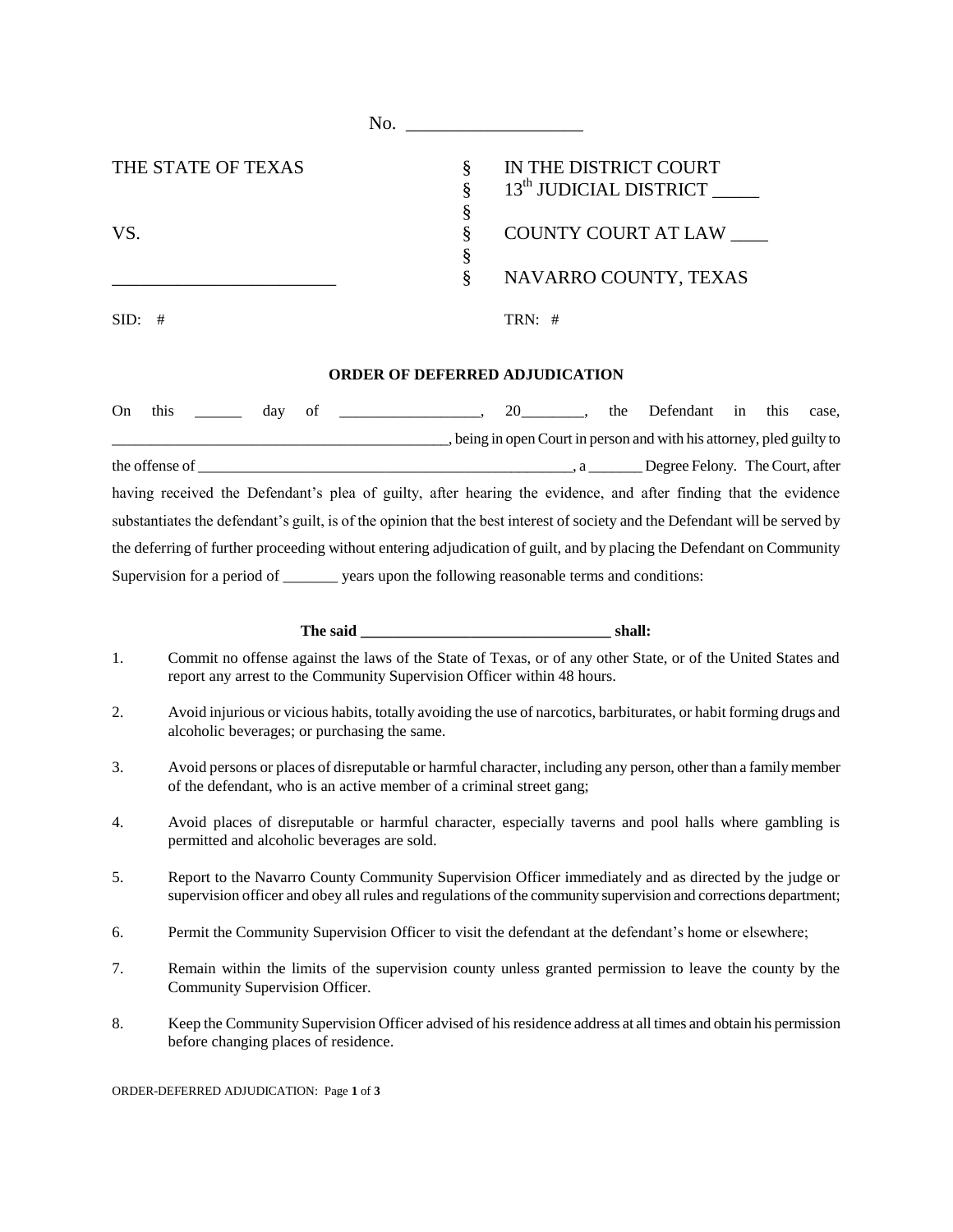- 9. Work faithfully at suitable employment and notify the Community Supervision Officer before quitting or changing jobs.
- 10. Support the defendant's dependents.
- 11. Participate, for a time specified by the judge, in any community-based program, including a community service work program under Section 16 of Article 42.12 Code of Criminal Procedure;
- 12. Reimburse Navarro County for compensation paid to appointed counsel for defending the defendant in the case, if counsel was appointed, in the amount of \$\_\_\_\_\_\_\_\_\_\_\_\_\_;
- 13. Remain under custodial supervision in a community corrections facility, obey all rules and regulations of the facility, and pay a percentage of the defendant's income to the facility for room and board;
- 14. Pay a percentage of the defendant's income to the defendant's dependents for their support while under custodial supervision in a community corrections department;
- 15. Pay the costs of this cause in the amount of \$ to the Community Supervision Department of Navarro County, Texas, at the rate of  $\$\quad$  per month beginning
- 16. Pay the sum of \$ 50.00 to the Community Supervision Department of Navarro County, Texas, each month during said term of supervision, said sum to be used in the administration of Community Supervision as provided by law.
- 17. Make restitution in the amount of \$ to said restitution to be paid at the rate of  $\frac{1}{2}$  per month to the Community Supervision Department of Navarro County beginning \_\_\_\_\_\_\_\_\_\_\_\_\_\_\_\_\_\_\_\_\_\_\_\_\_\_\_\_\_\_\_\_.
- 18. Pay the Fine in the amount of \$ to the Community Supervision Department of Navarro County, Texas, at the rate of  $\$\quad$  per month beginning
- 19. At the discretion of the Community Supervision Officer at any time and unannounced and at defendant's expense, submit a breath, blood, hair and/or an unadulterated and undiluted urine specimen for testing for alcohol, marihuana, and all other controlled substances and dangerous drugs as defined by the Texas Statutes.
- 20. Pay Navarro County Crime Stoppers \$50.00.
- 21. Complete \_\_\_\_\_\_\_\_ hours of Community Service Restitution within \_\_\_\_\_\_\_\_ days of this Order.
- 22. Submit to electronic monitoring at defendant's own expense;
- 23. Attend and complete the Drug Offenders Course, if required by law or at the discretion of the Community Supervision Department of Navarro County, and pay the cost of the course within 180 days of this Order.
- 24. Reimburse the Community Supervision Department of Navarro County, Texas, for expenses related to drug testing.
- 25. In any manner required by the judge, provide public notice of the offense for which the defendant was placed on community supervision in Navarro County;
- 26. With the consent of the victim of a misdemeanor offense or of any offense under Title 7, Penal Code, participate in victim-defendant mediation;

ORDER-DEFERRED ADJUDICATION: Page **2** of **3**